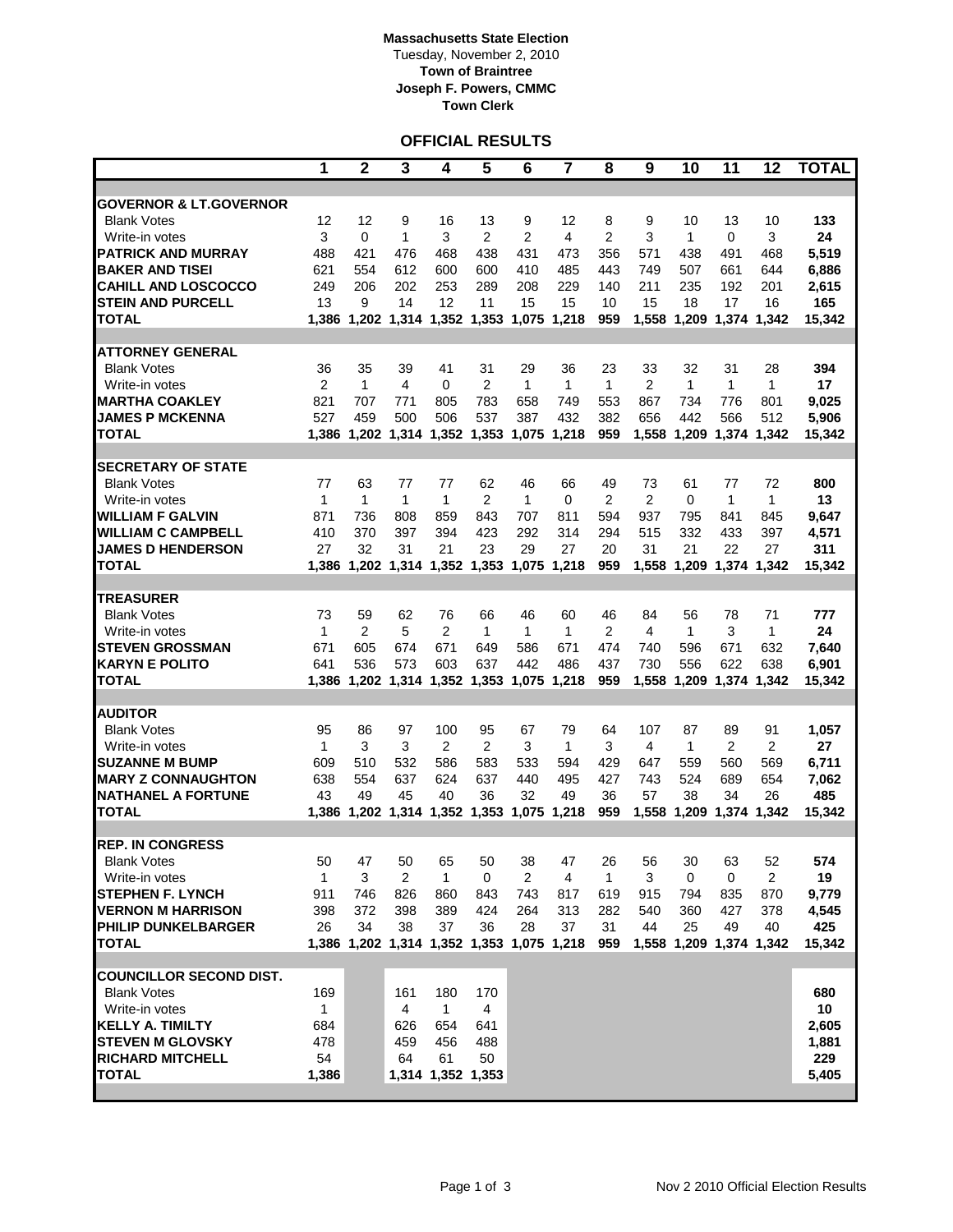### **Massachusetts State Election** Tuesday, November 2, 2010 **Town of Braintree Joseph F. Powers, CMMC Town Clerk**

# **OFFICIAL RESULTS**

|                                                                                                                                                                | 1                                           | $\overline{2}$                                                      | $\overline{\mathbf{3}}$ | 4                                          | $\overline{5}$         | 6                                           | $\overline{\mathbf{7}}$                                                             | 8                                                | 9                                                 | 10                                        | 11                                                     | 12                            | <b>TOTAL</b>                                  |
|----------------------------------------------------------------------------------------------------------------------------------------------------------------|---------------------------------------------|---------------------------------------------------------------------|-------------------------|--------------------------------------------|------------------------|---------------------------------------------|-------------------------------------------------------------------------------------|--------------------------------------------------|---------------------------------------------------|-------------------------------------------|--------------------------------------------------------|-------------------------------|-----------------------------------------------|
|                                                                                                                                                                |                                             |                                                                     |                         |                                            |                        |                                             |                                                                                     |                                                  |                                                   |                                           |                                                        |                               |                                               |
| <b>COUNCILLOR FOURTH DIST.</b><br><b>Blank Votes</b><br>Write-in votes<br>C.A. IANNELLA, JR.<br><b>J PAYNE-THOMPSON</b><br><b>TOTAL</b>                        |                                             | 183<br>3<br>605<br>411<br>1,202                                     |                         |                                            |                        | 117<br>4<br>638<br>316<br>1.075             | 165<br>5<br>703<br>345<br>1,218                                                     | 130<br>5<br>521<br>303<br>959                    | 212<br>6<br>792<br>548<br>1,558                   | 161<br>1<br>708<br>339<br>1,209           | 219<br>1<br>717<br>437<br>1,374 1,342                  | 215<br>3<br>707<br>417        | 1,402<br>28<br>5,391<br>3,116<br>9,937        |
| <b>SENATOR IN GEN. COURT NBP</b><br><b>Blank Votes</b><br>Write-in votes<br><b>BRIAN A. JOYCE</b><br><b>ROBERT E BURR JR.</b><br><b>TOTAL</b>                  | 93<br>$\overline{2}$<br>825<br>466<br>1,386 |                                                                     | 97<br>3<br>772<br>442   | 98<br>0<br>786<br>468<br>1,314 1,352 1,353 | 93<br>1<br>774<br>485  |                                             |                                                                                     |                                                  |                                                   |                                           |                                                        |                               | 381<br>6<br>3,157<br>1,861<br>5,405           |
| <b>SENATOR IN GEN. COURT NP</b><br><b>Blank Votes</b><br>Write-in votes<br><b>DANIEL M DEWEY</b><br><b>JOHN F KEENAN</b><br><b>LAURA INNIS</b><br><b>TOTAL</b> |                                             | 128<br>4<br>420<br>526<br>124<br>1,202                              |                         |                                            |                        | 99<br>5<br>341<br>526<br>104<br>1,075       | 114<br>$\mathbf{1}$<br>353<br>645<br>105<br>1,218                                   | 93<br>$\overline{2}$<br>334<br>428<br>102<br>959 | 171<br>3<br>587<br>649<br>148<br>1,558            | 110<br>2<br>414<br>597<br>86<br>1,209     | 160<br>$\mathbf 0$<br>495<br>578<br>141<br>1,374 1,342 | 155<br>2<br>477<br>595<br>113 | 1,030<br>19<br>3,421<br>4,544<br>923<br>9,937 |
| <b>REP. IN GENERAL COURT</b><br><b>Blank Votes</b><br>Write-in votes<br><b>MARK JAMES CUSACK</b><br><b>PAUL DAN CLIFFORD</b><br><b>TOTAL</b>                   | 92<br>3<br>717<br>574                       | 82<br>$\overline{2}$<br>628<br>490<br>1,386 1,202 1,314 1,352 1,353 | 66<br>5<br>794<br>449   | 94<br>3<br>783<br>472                      | 90<br>2<br>791<br>470  | 72<br>$\overline{2}$<br>653<br>348<br>1,075 | 97<br>$\overline{c}$<br>653<br>466<br>1,218                                         | 69<br>$\overline{2}$<br>515<br>373<br>959        | 134<br>6<br>775<br>643<br>1,558                   | 81<br>$\mathbf{1}$<br>660<br>467<br>1,209 | 94<br>$\mathbf{1}$<br>624<br>655<br>1,374 1,342        | 65<br>3<br>694<br>580         | 1,036<br>32<br>8,287<br>5,987<br>15,342       |
| <b>DISTRICT ATTORNEY</b><br><b>Blank Votes</b><br>Write-in votes<br><b>MICHAEL W MORRISSEY</b><br><b>JOHN F COFFEY</b><br><b>TOTAL</b>                         | 99<br>0<br>886<br>401                       | 89<br>1<br>735<br>377<br>1,386 1,202 1,314 1,352 1,353 1,075        | 71<br>5<br>845<br>393   | 91<br>0<br>853<br>408                      | 100<br>0<br>856<br>397 | 62<br>1<br>715<br>297                       | 77<br>$\overline{2}$<br>812<br>327<br>1,218                                         | 70<br>2<br>593<br>294<br>959                     | 105<br>3<br>934<br>516<br>1,558                   | 64<br>3<br>813<br>329<br>1,209            | 110<br>2<br>817<br>445<br>1,374 1,342                  | 94<br>3<br>818<br>427         | 1,032<br>22<br>9,677<br>4,611<br>15,342       |
| <b>SHERIFF</b><br><b>Blank Votes</b><br>Write-in votes<br><b>MICHAEL G BELLOTTI</b><br><b>WILLIAM J FARRETTA</b><br><b>TOTAL</b>                               | 98<br>1<br>848<br>439                       | 95<br>3<br>717<br>387                                               | 92<br>4<br>772<br>446   | 101<br>1<br>828<br>422                     | 89<br>2<br>847<br>415  | 70<br>1<br>704<br>300                       | 83<br>$\overline{2}$<br>773<br>360<br>1,386 1,202 1,314 1,352 1,353 1,075 1,218 959 | 62<br>1<br>582<br>314                            | 123<br>1<br>874<br>560<br>1,558 1,209 1,374 1,342 | 71<br>$\overline{2}$<br>744<br>392        | 121<br>0<br>792<br>461                                 | 98<br>1<br>827<br>416         | 1,103<br>19<br>9,308<br>4,912<br>15,342       |
| <b>COUNTY COMMISSIONER</b><br><b>Blank Votes</b><br>Write-in votes<br>PETER H. COLLINS<br><b>TOTAL</b>                                                         | 542<br>12<br>832                            | 722<br>$\mathbf 0$<br>480                                           | 819<br>0<br>495         | 841<br>$\mathbf{1}$<br>510                 | 812<br>0<br>541        | 742<br>$\mathbf 0$<br>333                   | 781<br>0<br>437<br>1,386 1,202 1,314 1,352 1,353 1,075 1,218 959                    | 615<br>0<br>344                                  | 984<br>0<br>574                                   | 754<br>0<br>455                           | 819<br>0<br>555<br>1,558 1,209 1,374 1,342             | 795<br>0<br>547               | 9,226<br>13<br>6,103<br>15,342                |